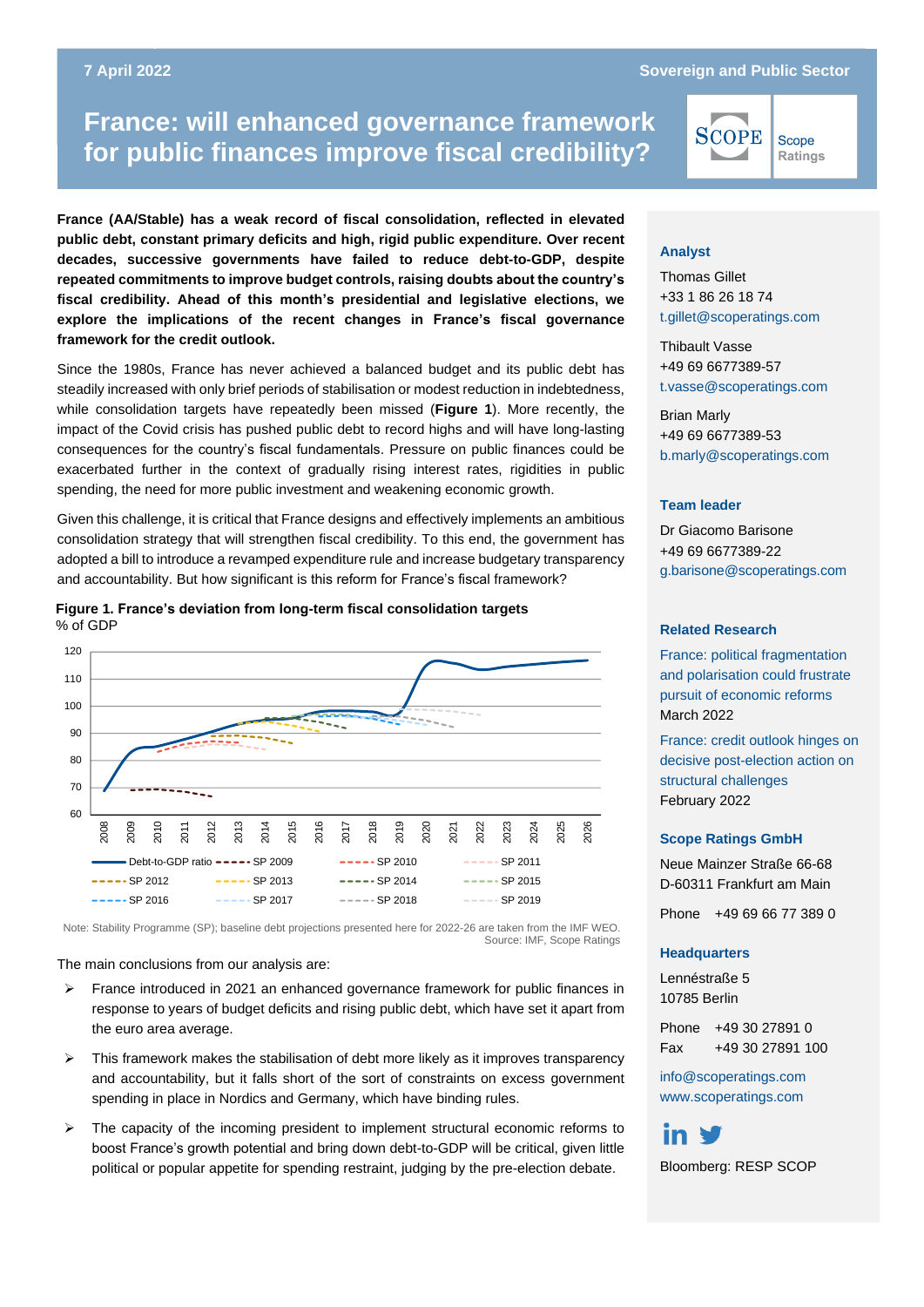

**New reform to the fiscal framework through…**

**…a revamped, though not binding, expenditure rule…**

**…broadened powers for the French Fiscal Council**

# **Enhanced governance framework for public finances to make the stabilisation of debt to GDP ratio more likely…**

France adopted a law reforming the framework in December 2021, almost a decade since the previous reform of the country's fiscal framework. The law focuses on three main aspects: i) improving the country's multiannual management of public spending and debt through reinforced expenditure targets; ii) enhancing budgetary transparency and accountability; and iii) reinforcing the supervisory powers of parliament and the *Haut Conseil des Finances Publiques* (HCFP).

National multiannual public finance programming laws, which set the medium-term budgetary objectives, will from now on introduce precise targets for total public expenditure in nominal terms and in real growth terms, which come on top of already existing sub-targets for various layers of administration (i.e., the state, social security, local and regional authorities). France's fiscal framework will thus focus on the trajectory of public spending rather than the trajectory of the structural balance as it is currently the case. Importantly, any deviation from the pre-agreed multiyear targets will have to be formally justified by the government to the HCFP.

We view the strengthening of multi-year programming of public spending as a positive development since it brings a clear response to an unaddressed fiscal challenge and could make the government more sensitive to public expenditure. It gives the government guidelines for its fiscal decisions and the increased focus on expenditure, rather than the structural balance, is in line with growing consensus among economists which advocate for similar approaches at the EU level<sup>1</sup>. Research by the European Commission has shown that national expenditure rules reduce the pro-cyclical bias of fiscal policies in the EU and strengthen expenditure control<sup>2</sup>.

Yet, the degree to which these expenditure targets are binding is limited by the principal of *annualité* embedded in the French Constitution, which in theory gives the Parliament the right to vote budgets that exceed the targets, as we have seen for expenditure objectives which are already in place. This contrasts expenditure ceiling frameworks in countries like Sweden, Finland or Denmark for instance where ceilings are more legally binding. In that sense, the framework is close to the one in the UK where forward looking targets could change over time, depending on government budget announcements. Furthermore, France's enhanced governance framework does not set a binding fiscal rule, as is the case in the Nordics or Germany with its debt brake, ensuring that France's deviation from initial fiscal targets remains a real possibility.

Beyond multi-year targets, other provisions have also been introduced. Yearly budget bills will from now on clearly state the distinction between operating and investment spending before a parliamentary vote. In addition, the parliament will have an increased capacity for policy evaluation thanks to an extension of the period of examination and a dedicated parliamentary session on the public debt, its trajectory, its financing conditions and longterm sustainability. Overall, higher public accountability surrounding fiscal outcomes and debt developments will thus contribute to the strengthening of fiscal credibility. **… more budgetary transparency and accountability…**

> Finally, the mandate of the HCFP has been broadened, which is welcome as it constitutes the main supervisory body. It will now pass judgment on the credibility of the government's revenue and spending projections rather than just its macroeconomic assumptions. In addition, the HCFP will provide assessments of sector-specific financing laws which can

<sup>&</sup>lt;sup>1</sup> See IMF (2015), [Expenditure Rules: Effective Tools for Sound Fiscal Policy?;](https://www.imf.org/external/pubs/ft/wp/2015/wp1529.pdf) Darvas and Anderson (2020), New life for an old framework: redesigning the European [Union's expenditure and golden fiscal rules;](file:///C:/Users/t.gillet/AppData/Local/Microsoft/Windows/INetCache/Content.Outlook/2AT77X7K/New%20life%20for%20an%20old%20framework:%20redesigning%20the%20European%20Union’s%20expenditure%20and%20golden%20fiscal%20rules) Martin, Pisani-Ferry and Ragot (2021)[, A new template for the European fiscal framework](https://voxeu.org/article/new-template-european-fiscal-framework)

<sup>&</sup>lt;sup>2</sup> European Commission (2020)[, National Expenditure Rules in the EU: An Analysis of Effectiveness and Compliance](https://ec.europa.eu/info/sites/default/files/economy-finance/dp124_en_national_expenditure.pdf)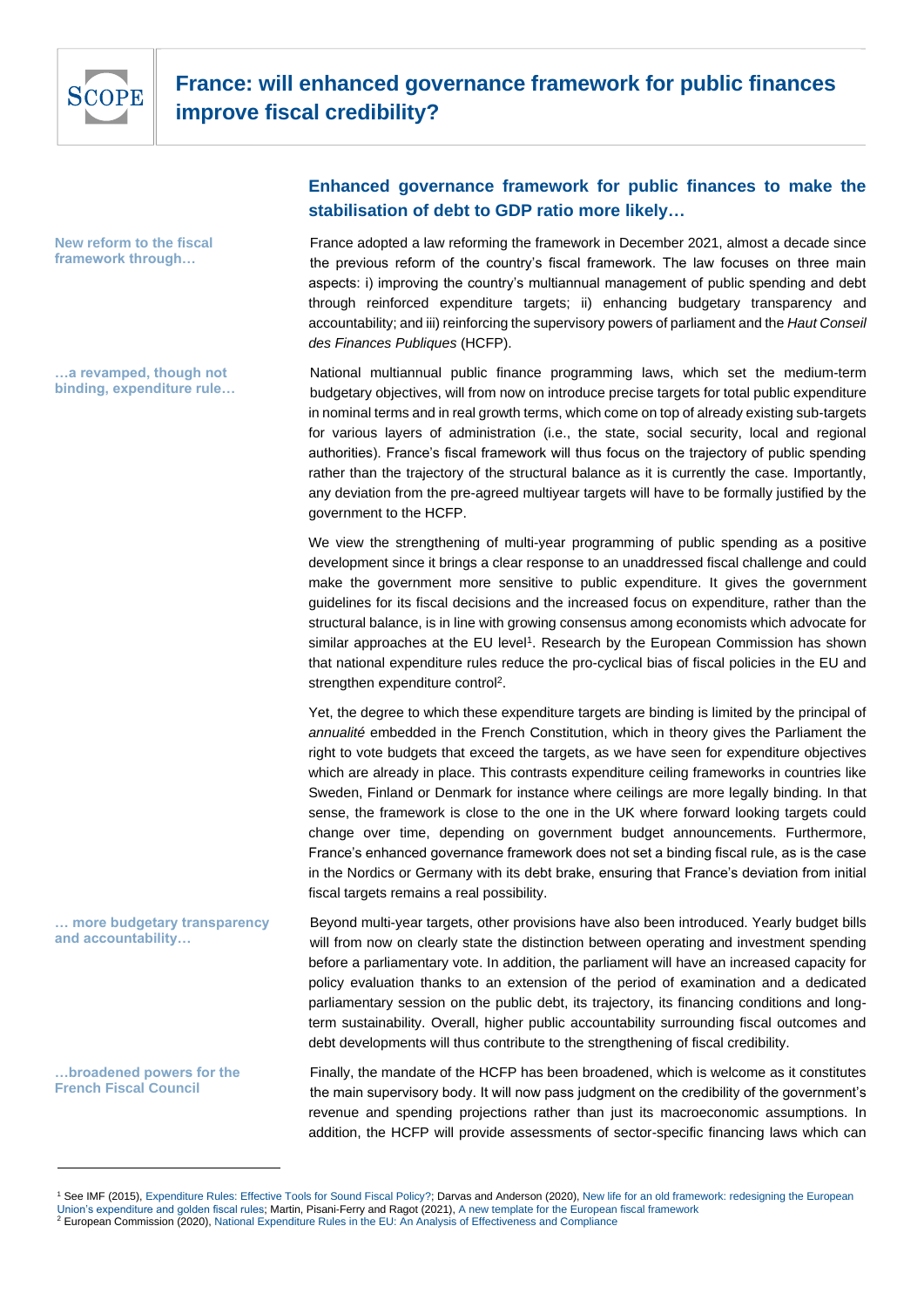

impact the public finance outlook. Still, the remit of the HCFP is narrow compared with the fiscal councils of some other euro area countries. It is not tasked with evaluating new revenue or expenditure measures nor with providing its own debt sustainability analysis, unlike Germany, Italy, and Spain for instance.

# **…as spending-based consolidation becomes critical for effectively addressing France's fiscal vulnerabilities…**

France's public finances are characterised by elevated public debt-to-GDP, wide primary deficits, high expenditures, and a poor fiscal consolidation record (**Figure 2**). Since the 1980s, the fiscal balance has been continuously in deficit, which has led to a sizeable buildup in public debt, exacerbated by the recent Covid crisis. France's public debt reached 112.9% of GDP in 2021, up from 97.4% in 2019.

# **Figure 2. France's fiscal fundamentals versus rating peers** % of GDP

Germany, 72.5





Note: The bubble size and label figures refer to the 2021 public debt-to-GDP ratio. Source: IMF, Insee, Scope Ratings

<u>ร</u><br>รักลin, 120.2

25 30 35 40 45 50 55 60

**Average public spending (2015-19)**

United Kingdom, 108.5

United States, 133.3

Belgium, 113.4

Italy, 154.8

France, 112.9

**Elevated public spending…**

 $-6$   $-25$ -5 -4 -3 -2 -1  $\mathbf{0}$ 1 2 3

**Average budget balance (2015-19)**

budget balance (2015-19)

France's public expenditure is among the highest in the world, totalling 56% of GDP in 2019, 9.8pps higher than the EU average. France's public spending is consistently higher than EU peers by relatively small margins for most components, except economic affairs (+1.7pps) and particularly social protection spending (+5.3pps) (**Figure 3**). Spending dedicated to France's welfare state is structurally more generous and protective than in other advanced economies, which can be a source of long-term fiscal pressure.

France's public investment spending has run above the OECD average and levels for selected euro area countries in recent years (**Figure 4**). Over 2015-19, French public investment averaged 3.5% of GDP, against 3.2% for OECD countries on average. The practice should support long-term GDP growth if spent wisely.

However, long-term investments have been delivered on top of high current expenditures. Structurally high public expenditure in a country with an already elevated tax burden presents a fiscal risk, since additional and sizeable public investments will be required to address multiple long-term challenges such as the climate transition, digital transformation, ageing population and rising geopolitical tensions, underlined by Russia's war in Ukraine. For instance, the government has committed to re-investment in nuclear energy, equivalent to EUR 50bn according to initial estimates.

Rapid increases in spending during recessions explains the sustained increase in public debt in France only partly reversed or offset by revenue increases during periods of economic recovery. The structural weight of public spending in France - the ratio of **…have exacerbated the gap in public debt ratios vs peers…**

**Chronic fiscal deficits led to sizeable public debt build up** 

**…high public investment …**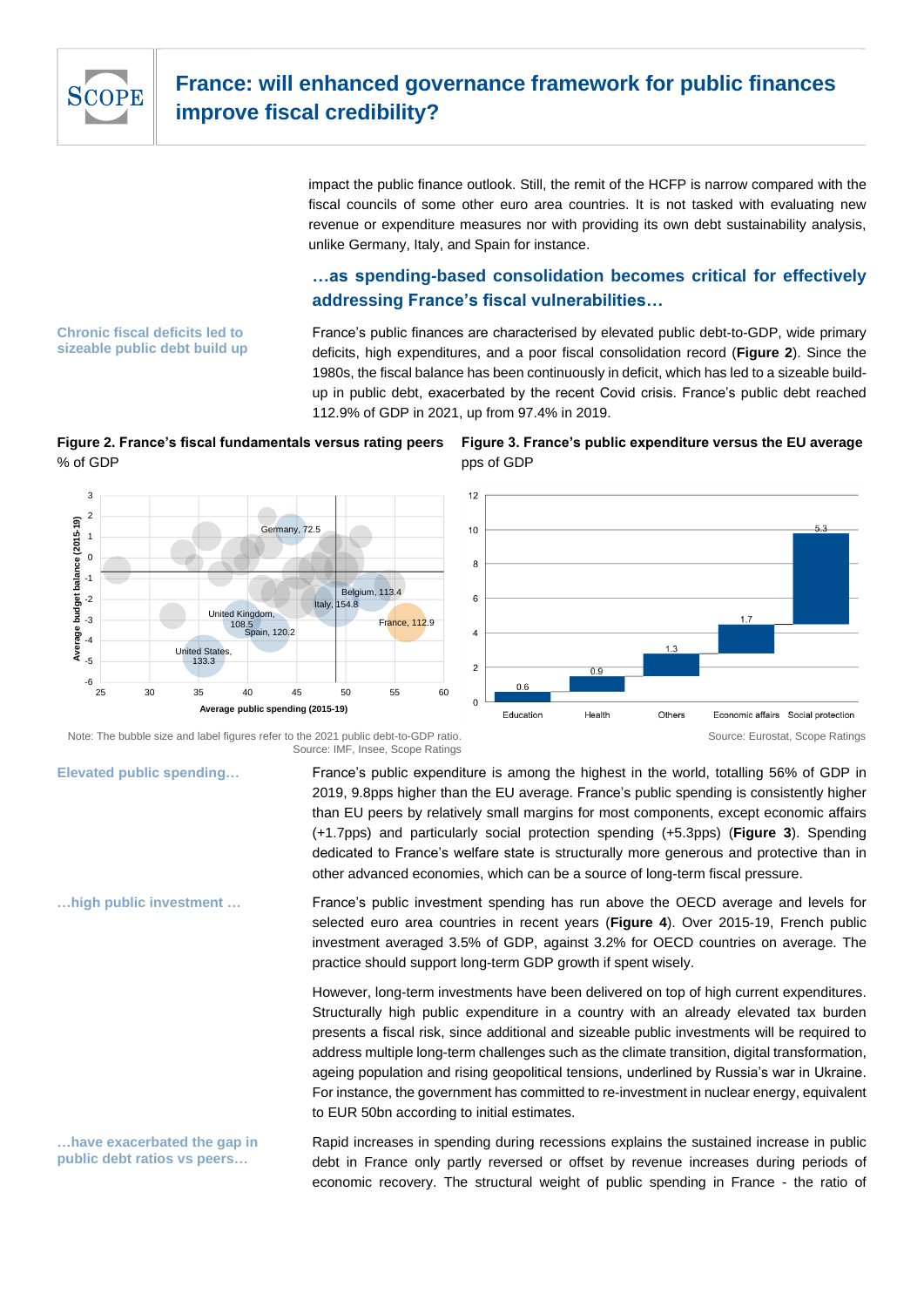

# **France: will enhanced governance framework for public finances improve fiscal credibility?**

cyclically adjusted spending relative to potential GDP - has fallen only one year in three, compared with an average of one year in two in the rest of the EU (**Figure 5**).

## **Figure 4. Public investment, 2015-19** % of GDP



## **Figure 5. Number of years in which cyclically adjusted expenditure ratios were decreased, 2000-2019** Years



**…despite record-low interest rates**

This has led to a structural widening in the gap of France's public debt ratio with that of the euro area average since mid-2010s. IMF forecasts show that this gap could increase further to reach up to 25pps of GDP by 2026 (**Figure 6**).

The continuous rise in France's public debt-to-GDP ratio occurred despite the positive effects of the highly accommodative monetary policy of the ECB. During 2014-19, the difference between France's interest rates and GDP growth turned negative, for the second time in 20 years, but the country failed to make use of resulting favourable circumstances to stabilise or even reduce public debt. The window of opportunity of negative interest rate/growth differentials may be coming to an end given recent inflationary pressures and the expected gradual rise in euro area interest rates, unless nominal GDP growth increases significantly, which will require forceful structural reform. Rising inflation could have a positive though limited impact on the debt trajectory.

# **Figure 6. France's diverging debt trajectory and interest rate/growth differential**  % of GDP, pps



Source: OECD, Scope Ratings Source: European Commission, Scope Ratings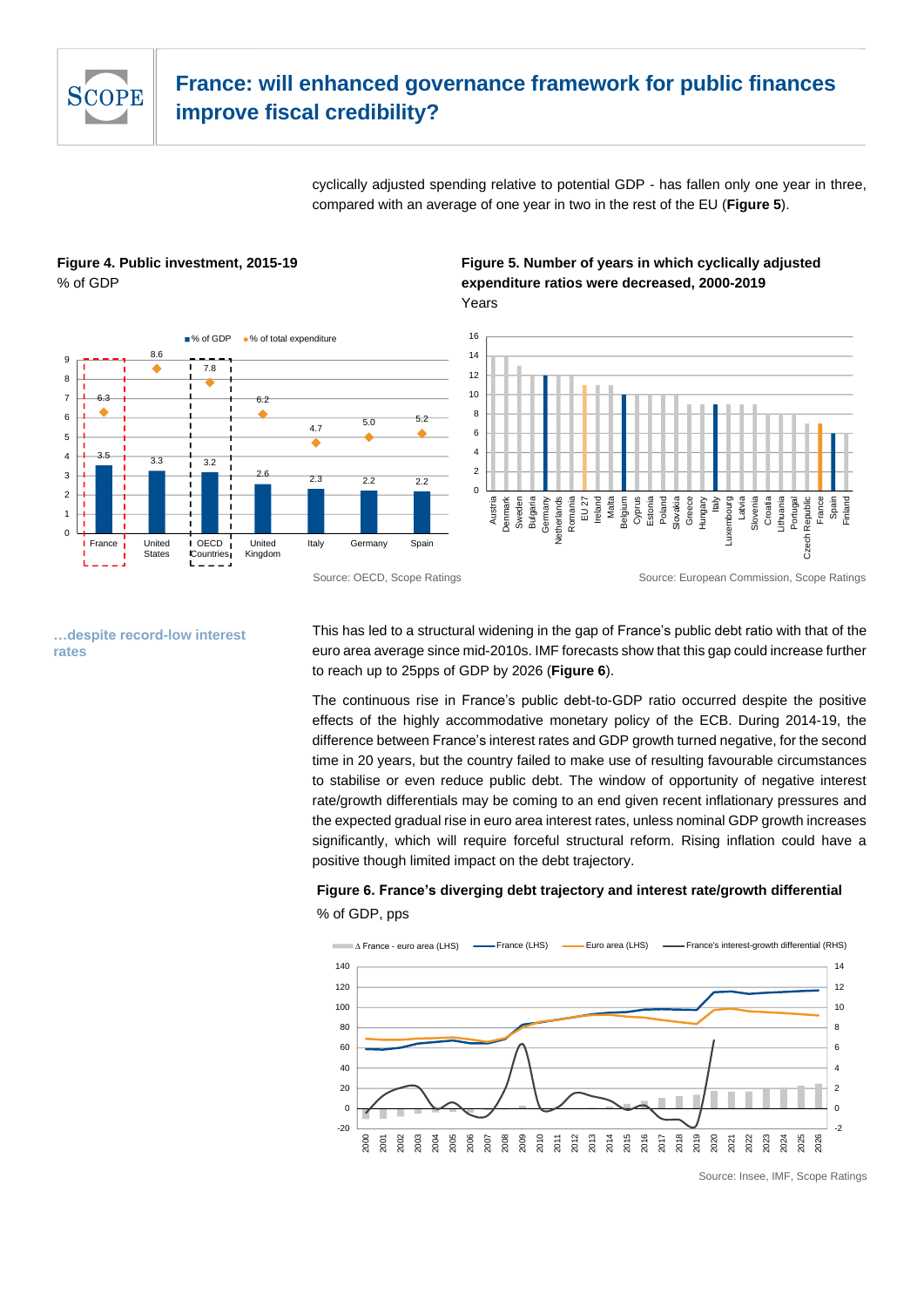

Given these structural trends, the government will have to design and effectively implement a spending-based consolidation strategy to address France's public finance vulnerabilities. This view is broadly shared by major economic institutions such as the IMF, OECD and even non-government entities such as the *Commission Arthuis* or the *Cour des comptes*<sup>3</sup> .

# **…and failure to reach consolidation targets highlights shortcomings in the governance of public finance**

#### **Low compliance with European fiscal rules**

Inefficiencies in France's fiscal framework are reflected in its regular breach of European fiscal rules (i.e., deficit, debt, structural balance, expenditure). France's compliance with these rules over 1998-2020 was the lowest among EU member states, with an overall score of 23%<sup>4</sup> (**Figure 7**). This could be explained by the lack of an appropriate anchor in the domestic framework, as it prevails in some euro area peers, which has enabled various governments to overspend. In that sense, the reform of the European rules, contemplated by end-2023, will be particularly important for France's fiscal stance, including when it comes to the treatment of green, digital, and defence spending.

# **Figure 7. Compliance with European fiscal rules, 1998-2020 Figure 8. Bias in budgetary projections, 2009-2018** Overall compliance scores, %



# pps of GDP



Note: Overall compliance scores are calculated as averages over 1998-2020 and the four fiscal rules of the Stability and Growth Pact. Source: European Commission, Scope Ratings

Note: Four-year after the adoption of the budget, the budget balance is lower by around 2pps of GDP. \* Calculations exclude biases for 2020 and 2021. Source: European Commission, Scope Ratings

#### **Consistent upward bias in fiscal projections**

In line with the Stability and Growth Pact, France is required to design and implement a multi-year fiscal strategy. This multiannual strategy is critical for the sustainability of public finances and for the implementation of reforms to face future challenges such as the green transition or population ageing. However, France's projections as presented in national Stability and Growth Programmes (from the 2009-12 to 2018-22 plans) versus actual budgetary outturns highlights a chronic underestimation of deficits. On average, France's deficit turns out to be around EUR 50bn (2pps of GDP) wider than its 4-year targets (**Figure 8**).

This structural bias results mainly from underestimated public expenditures, despite a lower interest payment burden than expected given favourable market conditions. While governments may have committed to deliver consolidation at the time of budget approval, the implementation of the pre-agreed trajectory has then required ambitious reforms, which have usually faced strong social opposition. To address this, the IMF has recommended

ectively, a parliamentary commission on public finance and the supreme body for auditing the use of public funds.

<sup>4</sup> The European Commission's Overall Compliance Score measures numerical (as opposed to legal) compliance with the rules of the Stability and Growth Pact and assesses whether in pure quantitative terms the relevant fiscal aggregates – the budget balance, the debt-to-GDP ratio or government expenditure – evolved in line with the main course of action implied by the rules or not.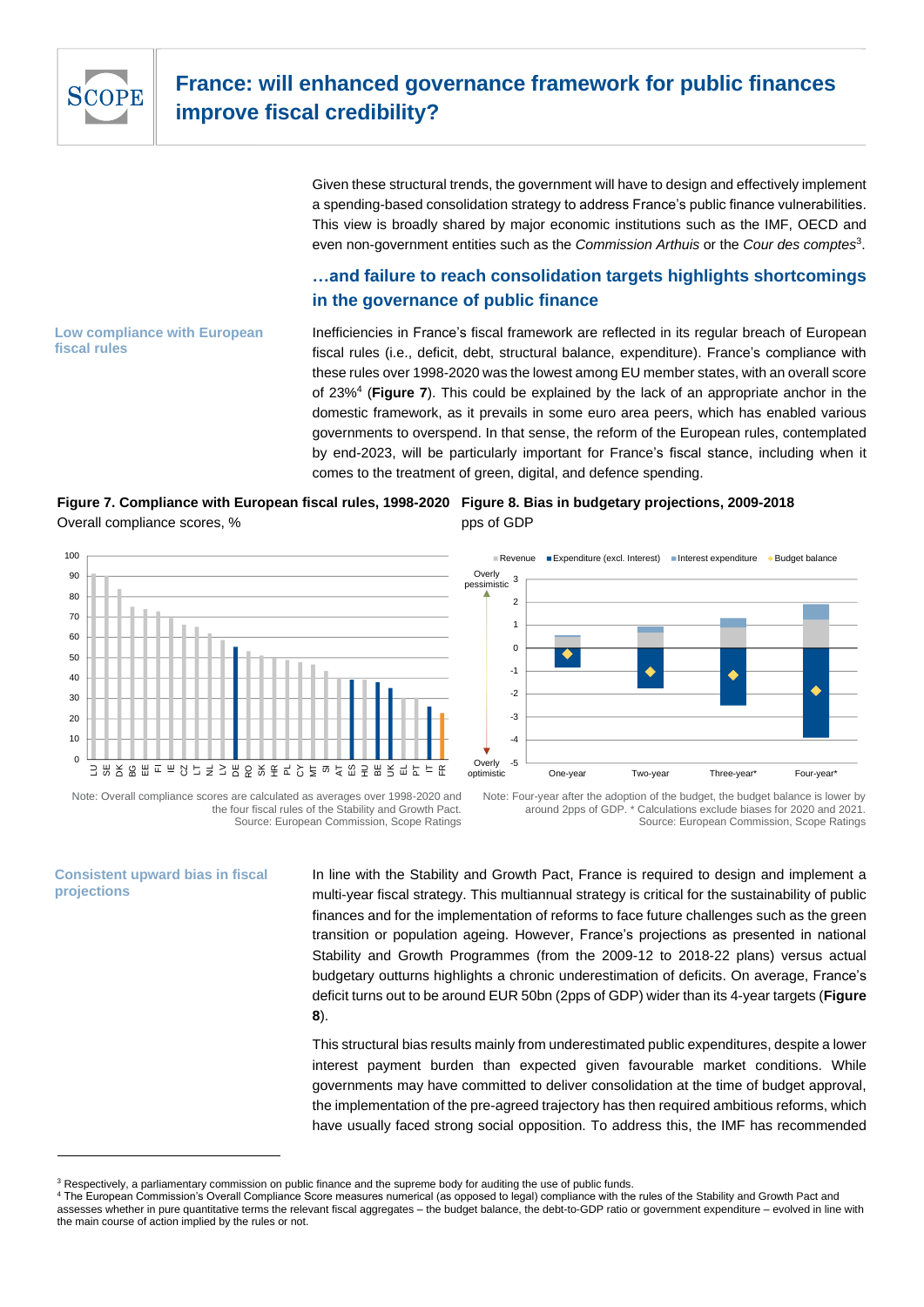

# **France: will enhanced governance framework for public finances improve fiscal credibility?**

France to adopt a revamped expenditure rule, which covers the entire general government sector, and also to enhance supervision by the French Fiscal Council (*Haut Conseil des Finances Publiques* – HCFP), which should also provide independent forecasts.

#### **Multiple warnings on the steady increase of public debt**

Regular breaches of European fiscal rules, the rise in public debt and failure to adhere to pre-agreed fiscal targets have led various international (i.e., IMF, European Commission, OECD) and national institutions (i.e., *Cour des Comptes, Banque de France,* among others) to point out the steady deteriorating trajectory of France's public finances. Among the main recommendations, these institutions have advocated a reform to the fiscal framework to improve the efficiency of the budgeting process, its transparency, and France's ability to set and achieve long-term fiscal objectives.

## **Concluding remarks**

France's public finances constitutes one of the country's main credit challenges. High public spending, low compliance with domestic targets and European fiscal rules, as well as postponed structural reforms have led to an elevated public debt burden, diverging from the euro area average. Against this backdrop, reversing those trends will prove challenging, amid an already elevated tax burden, population ageing, and large public investment needs to deliver on climate and digital transformations. Even so, addressing this credit challenge will be critical to strengthen fiscal credibility and stabilise public debt through the cycle.

**France's public finances remain key credit challenge**

**Fiscal reforms improve accountability; still non-binding**

**Fiscal consolidation is absent in political debate**

The recent reform to France's fiscal framework is therefore an important step forward in our view. It lays the institutional ground for a better long-term planning and management of public finances and increases the political accountability of not adhering to pre-agreed fiscal targets for future governments. The introduction of a multi-year expenditure rule applying to the entire general government and increased monitoring by the HCFP will allow the country to better plan and manage its public expenditures. Still, the non-binding nature of the revamped expenditure rule and still lagging supervisory powers of the HCFP remain areas for improvements.

Importantly, matching fiscal commitments made by the government through this enhanced governance framework with much needed structural reforms will be essential to gradually rebuild buffers. The fiscal effort required to narrow down the deficit below the 3.0% of GDP threshold will be substantial, around EUR 47bn in savings over the next five years according to the *Cour des comptes*<sup>5</sup> . However, fiscal consolidation has been notably absent from the policy debate in comparison to past campaigns leading up to April's presidential election. Many candidates promise additional spending without systemically matching funding for public finances, raising additional concerns on France's long-term fiscal sustainability, particularly as the growth outlook is weakening.

<sup>5</sup> Cour des comptes (2022)[, Le rapport public annuel 2022](https://www.ccomptes.fr/fr/publications/le-rapport-public-annuel-2022)